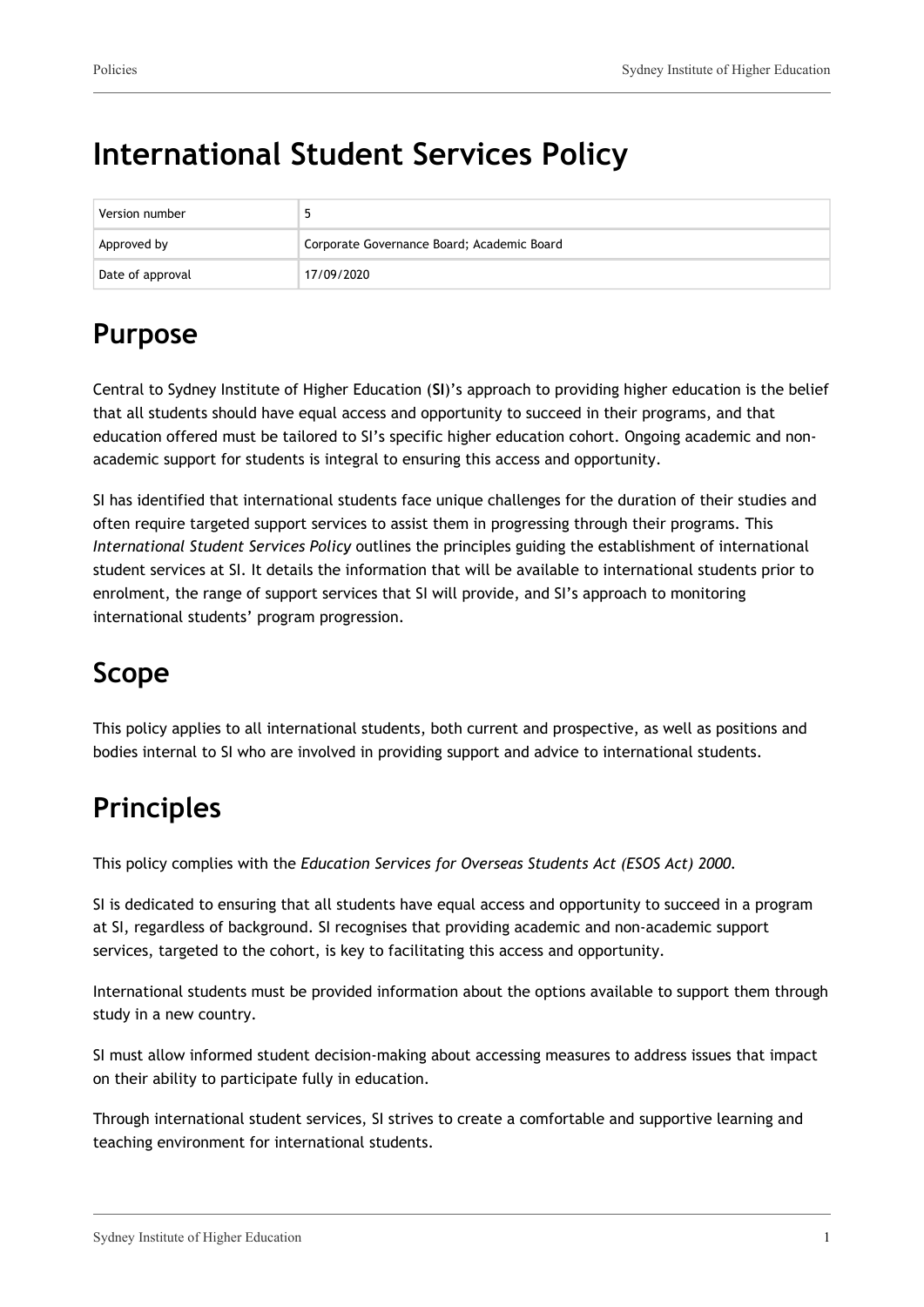#### *Information to international students*

Prior to enrolment or visa application, all international students must be given comprehensive, up-todate, and accessible information as per the *Information for Students Policy.* This includes a formal letter of offer outlining the specific nature of the arrangement with the student and attaches all terms and conditions of enrolment.

Following the completion of the enrolment process, students will be issued information about attending new student orientation, and a student handbook with more specific information about student support services.

International students will also receive advice and support during the visa application and program application processes. For more information, see the *Education Agents Policy.*

#### *Support services*

SI offers a range of academic and non-academic support services which will be available at no additional charge to international students.

These services include:

- Academic and English language support
- Program advice
- Counselling
- Practical advice regarding essential services: accommodation, health, postage, banking, transport.
- Disability support
- Workshops designed to help with transitioning to Australia
- Complaints and appeals processes.

Additionally, Student Administration staff may also refer international students to more appropriate external support services at no extra cost, such as:

- Employment assistance
- Crisis and trauma assistance
- Emergency and health services
- Legal and advocacy services
- Visa advice
- Generalised tax advice
- Mentoring programs.

International students will be given information on how to access support services and resources via orientation sessions and the *Student Handbook*. SI staff must also give timely and accurate advice on SI support resources on request.

These services will be designed to cater to each student cohort, and SI will collect feedback via student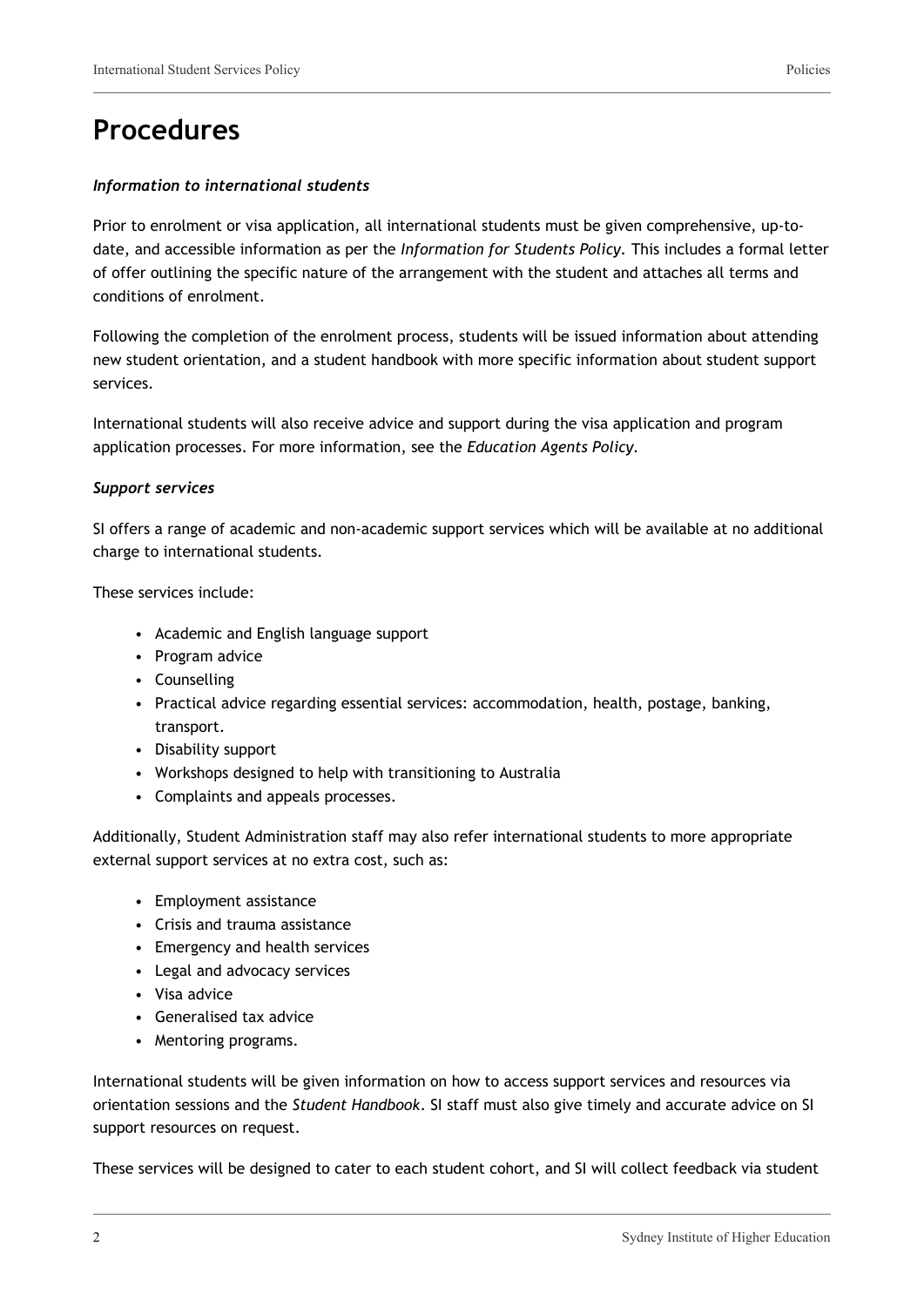feedback surveys to ascertain their effectiveness.

All professional staff are trained to be aware of the rights and specific needs of international students. The International Student Support Advisor acts as the primary point of contact for international students and ensures that all support services are readily accessible.

#### *Arrival*

SI will establish a service that allows international students to arrange transport to pick them up and drop them off at a destination of their choice upon arrival in Australia. The availability of this service will be made clear in the material provided at the new student orientation program, as well as on SI's website; if international students wish to utilise this transport service, they must contact SI prior to their arrival in Australia.

#### *Orientation*

Whilst all students of SI undergo orientation, international students will receive additional information regarding Australian culture and the locale surrounding SI.

International students will be instructed on how to access emergency services in Australia, as well as general safety and health tips for living and studying in Australia.

International students will also be briefed on the variety of academic and non-academic support services available to them as outlined above.

For more information, refer to the *Orientation Program Policy*.

#### *English language support*

Whilst SI enforces strict English standard entry requirements (refer to the *English Language Entry Requirements Policy*) for international enrolments, it must nonetheless be acknowledged that at times, due to the complexity of program content, English language support is necessary in order to ensure that international students are able to make the most of their educational experience.

SI will offer the following in order to help improve the English skills of international students, and particularly academic language skills to aid the learning of their program material:

- Student-led conversational English programs
- English Language Support classes and workshops
- Academic Skills classes and workshops
- For more information please refer to the *Academic Language and Learning Support Policy* and the *English Language Support and Academic Skills Plan.*

#### *Online Delivery of SIHE programs including classes and workshops*

In response to COVID-19, SIHE will make flexible timetables to accommodate face-to-face teaching and/ or online delivery for classes and workshops until further notice. SIHE aims to continue to deliver a highquality educational experience and exceptional student engagement through interactive online and faceto-face learning.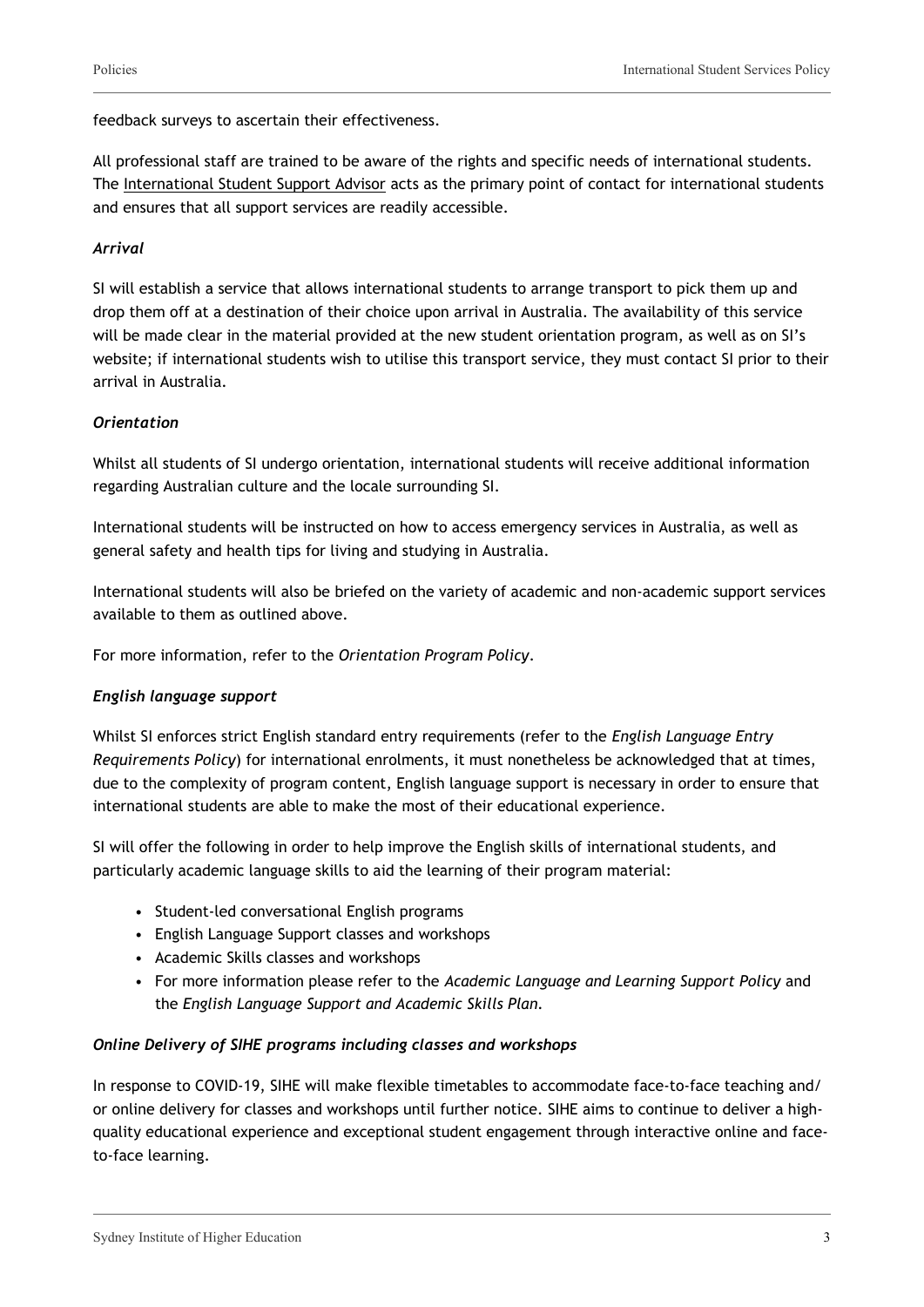Where required, all SIHE programs are available in an online delivery mode where face-to-face delivery is not possible. This decision is to ensure the safety of SIHE staff and students as well as the wider community and is made in accordance with the current government health advice and regulations.

#### *Program progression*

SI understands that international students face can face unique challenges when it comes to program progression compared to domestic students. As such, student services will review the array of support services available to international students, and make improvements where possible.

Should an international student fall into the at-risk category, the procedures in the *Students at Risk and Unsatisfactory Progress Policy* will apply, however, additional assistance will be provided with regard to visa issues that the international student may encounter as a result of their at-risk categorisation.

### **Policy Implementation and Monitoring**

The *Academic Board* delegates responsibility for the day-to-day implementation of this policy to the International Student Support Advisor.

### **Definitions**

**Academic Board**: the SI governing body responsible for academic oversight, including SI learning and teaching environment and practices, program development and approval, workforce planning, research and scholarship, and academic policies and procedures. The *Academic Board* advises the *Corporate Governance Board* on academic matters.

**Academic language skills**: Written and verbal communication skills that students must develop in order to engage with academic texts and ideas, and fulfil the requirements of assessment tasks.

**Corporate Governance Board**: The SI governing body responsible for the oversight of all SI operations, including the direction-setting, quality assurance, monitoring, and improvement of academic and nonacademic operations. It delegates responsibility for academic matters to the *Academic Board*.

*Education Services for Overseas Student Act 2000 (ESOS Act)*: Australian federal legislation establishing legislative requirements and standards for the quality assurance of education and training institutions offering programs to international students who are in Australia on a student visa.

**International student**: An individual enrolled in a program who has been granted a student visa by the Department of Home Affairs to study full-time in Australia.

**Non-academic support services:** Services provided by SI that are designed to assist students with nonacademic issues that affect their studies, such as counselling and accommodation support. Includes referrals to external services where appropriate.